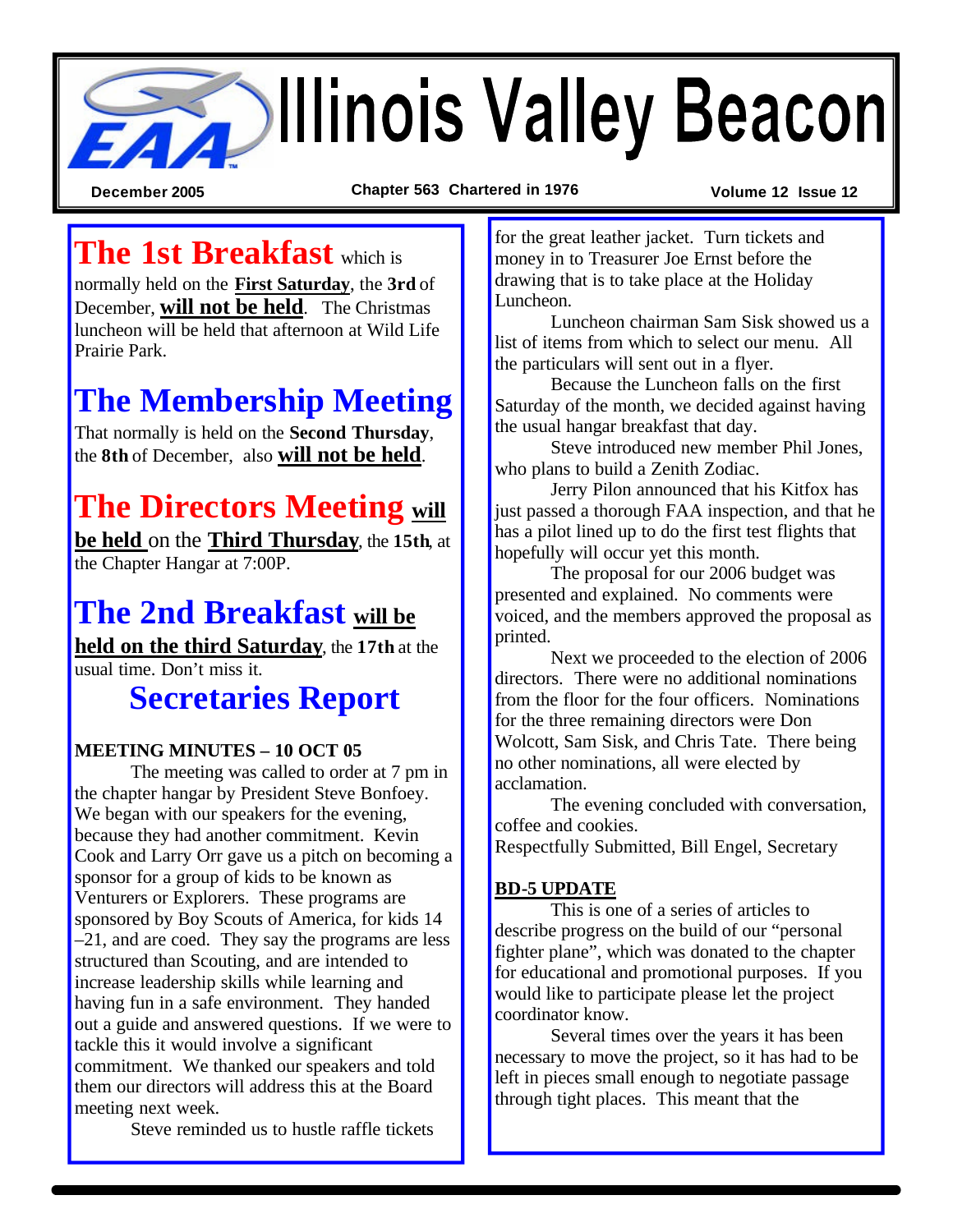construction sequence prescribed in the plans was not followed precisely in some steps. We are reviewing just where we are, not only to be sure all steps are completed, but also to avoid doing something prematurely, which could mean a possible teardown to install a part.

Parts and materials have been organized to be more convenient, some alignments have been checked, and on November 14, the first new rivets were installed!

Bill Engel, project coordinator

#### **HANGAR SAFETY**

Most of you have noticed that we have two fire extinguishers in the hangar - one on the back wall near the john, and one near the walk-in door at the front. It would be a good idea if everyone took the time to familiarize themselves with how to use these. Notice that yellow lines have been painted on the floor in front of them to indicate that nothing is to be placed there.

On another safety topic, we have several electrical cords for general use. When in use, they necessarily lie on the floor, but when you are done with them please coil them and store them along a wall. AND NEVER leave them plugged in when not in use. Short circuits due to cord abrasion or, heaven forbid, water on the floor, are dangerous.

**Safety is everybody's business!** your Properties & Safety Chm.

#### **BOARD MINUTES – 17 NOV. 05**

President Steve Bonfoey called the meeting to order at 7 pm in the chapter hangar. Present were 2005 directors Bonfoey, Caudill, Engel, Ernst, Hounshell and Pilon. Also present for this joint meeting were new electees Sam Sisk, Chris Tate and Don Wolcott.

Minutes for the September and October board meetings were approved as printed. Regarding finances, the October report was approved as printed by Treasurer Ernst. Joe also reported 64 members so far. In a further action we agreed to record here that, by email vote, the board amended the 2006 budget proposal before presentation to the membership on Nov. 10. That amended version included changes such as an expected increase in utility costs.

OLD BUSINESS. Nothing new to report on our application for the B-17 visit. Mention was made of a possible visit by EAA's Ford Trimotor, but they require hangaring space larger than is readily available.

Actions of most standing committees were touched on, but in particular, under Special Events, the price for our Holiday Luncheon was set at \$17.50. Sam will make up a flyer to go out with the next Beacon. Also, under Youth Outreach, Morrie reported that Oshkosh has credited us with flights for 1370 Young Eagles, as of October 31. NEW BUSINESS. A prime focus of this meeting was to inform new directors about the structure and operations of our chapter. The secretary handed out copies of our Bylaws and Standing Rules. These were discussed at some length so everyone would know their responsibilities. When this was done, chairmanships of Standing Committees were established as follows:

Membership – Don Wolcott

Program – Steve Bonfoey, with Chris Tate

Properties & Safety – Sam Sisk, with Joe Ernst Publications – Morrie Caudill

Public Relations – Jerry Pilon, with Chris Tate Special Events – Sam Sisk

Youth Outreach – Morrie Caudill

Our program for the November meeting was a pitch for the chapter to sponsor an "Explorer" or "Venturing" post. We promised the presenters, representatives of Scouting, that the board would get back to them with our decision. The vote was to decline. Some of the reasons directors gave were:

higher insurance costs, commitment to provide staffing for weekly(?) activities, responsibility for chaperoning non-aviation coed activities. Jerry will inform them of our decision.

Finally, we established the calendar for December: Board meeting Dec 15 Breakfast Dec 17 NO BREAKFAST Dec 3 NO MEETING Dec 8

Respectfully Submitted, Bill Engel, Secretary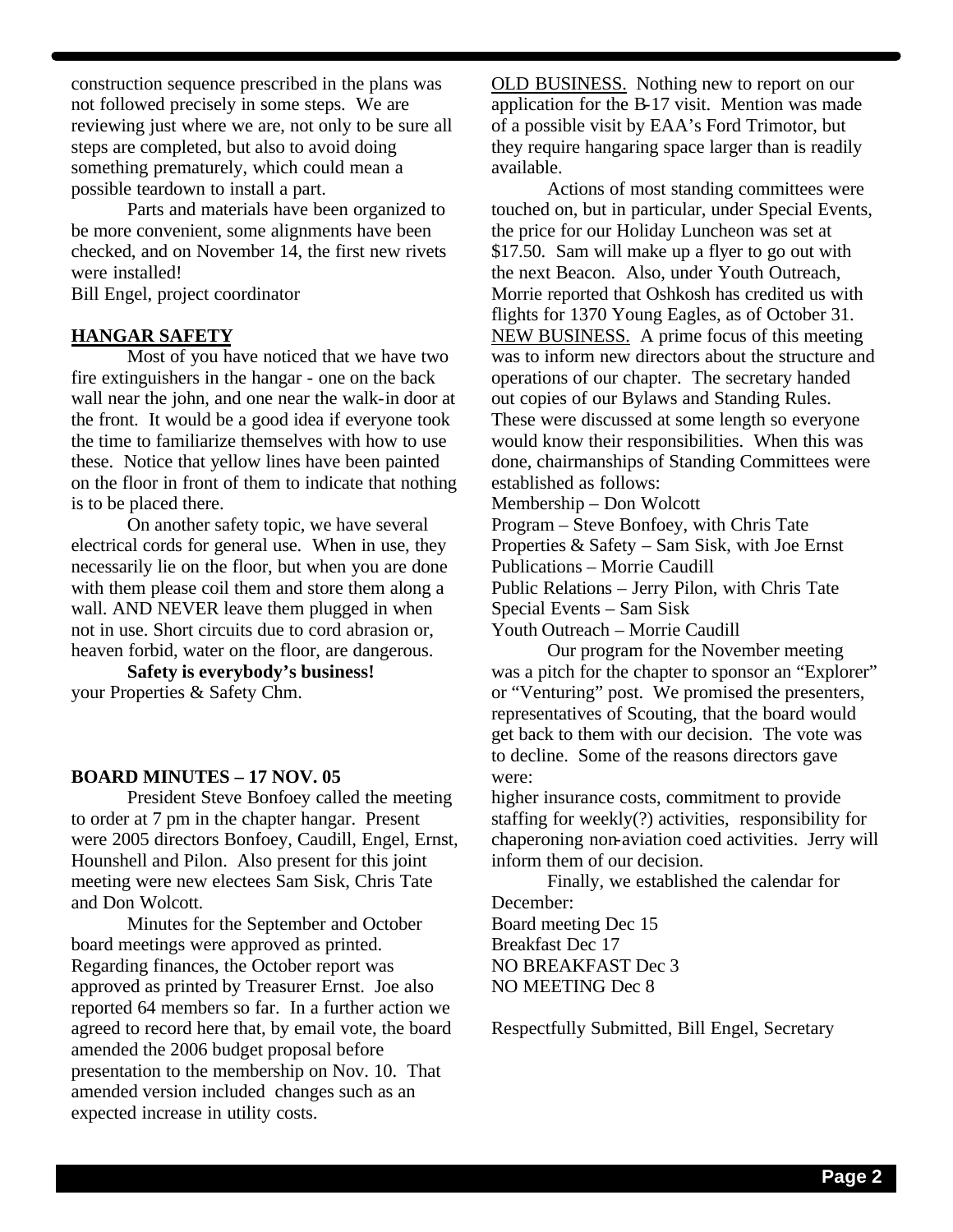| <b>Calendar of Events 2005</b> |                   |                                      |                                     |  |  |
|--------------------------------|-------------------|--------------------------------------|-------------------------------------|--|--|
|                                | <b>Breakfasts</b> | <b>Membership</b><br><b>Meetings</b> | <b>Directors</b><br><b>Meetings</b> |  |  |
| <b>January</b>                 | 1 and 15          | 13                                   |                                     |  |  |
| February                       | 5 and 19          | 10                                   | 17                                  |  |  |
| <b>March</b>                   | 5 and 19          | 10                                   | 17                                  |  |  |
| <b>April</b>                   | 2 and 16          | 14                                   | 21                                  |  |  |
| <b>May</b>                     | <b>7 and 21</b>   | 12                                   | 19                                  |  |  |
| June                           | 4 and 18          | 9                                    | 16                                  |  |  |
| July                           | 2 and 16          | 14                                   | 21                                  |  |  |
| <b>August</b>                  | <b>6 and 20</b>   | 11                                   | 18                                  |  |  |
| <b>September</b>               | 3 and 17          | 8                                    | 15                                  |  |  |
| October                        | 1 and 15          | 13                                   | 20                                  |  |  |
| <b>November</b>                | 5 and 19          | 10                                   | 17                                  |  |  |
| <b>December</b>                | 17                | <b>No Meeting</b>                    | 15                                  |  |  |

### **Calendar of Events 2005**

**Speakers/Presentations/Activities:**

| January - Alan Lurie (GPS)   | May - Jim and Kurt Hannemann      | <b>September-Scott Decker</b>                                                                                 |
|------------------------------|-----------------------------------|---------------------------------------------------------------------------------------------------------------|
| <b>February -Niel Pobanz</b> | June –Adama Allmond               | <b>October - Bruce Chien</b><br>"How to avoid failing your"<br>medical"                                       |
|                              |                                   | <b>Nomination of Officers</b>                                                                                 |
| <b>March</b> – Project Visit | <b>July - Chapter Round Table</b> | November– Election of<br><b>Officers</b><br><b>Boy Scout Leaders Discuss</b><br><b>Aviation Explorer Post</b> |
| <b>April - Gerry Peacock</b> | <b>August</b> – Chapter Picnic    | December - Christmas<br>Luncheon                                                                              |